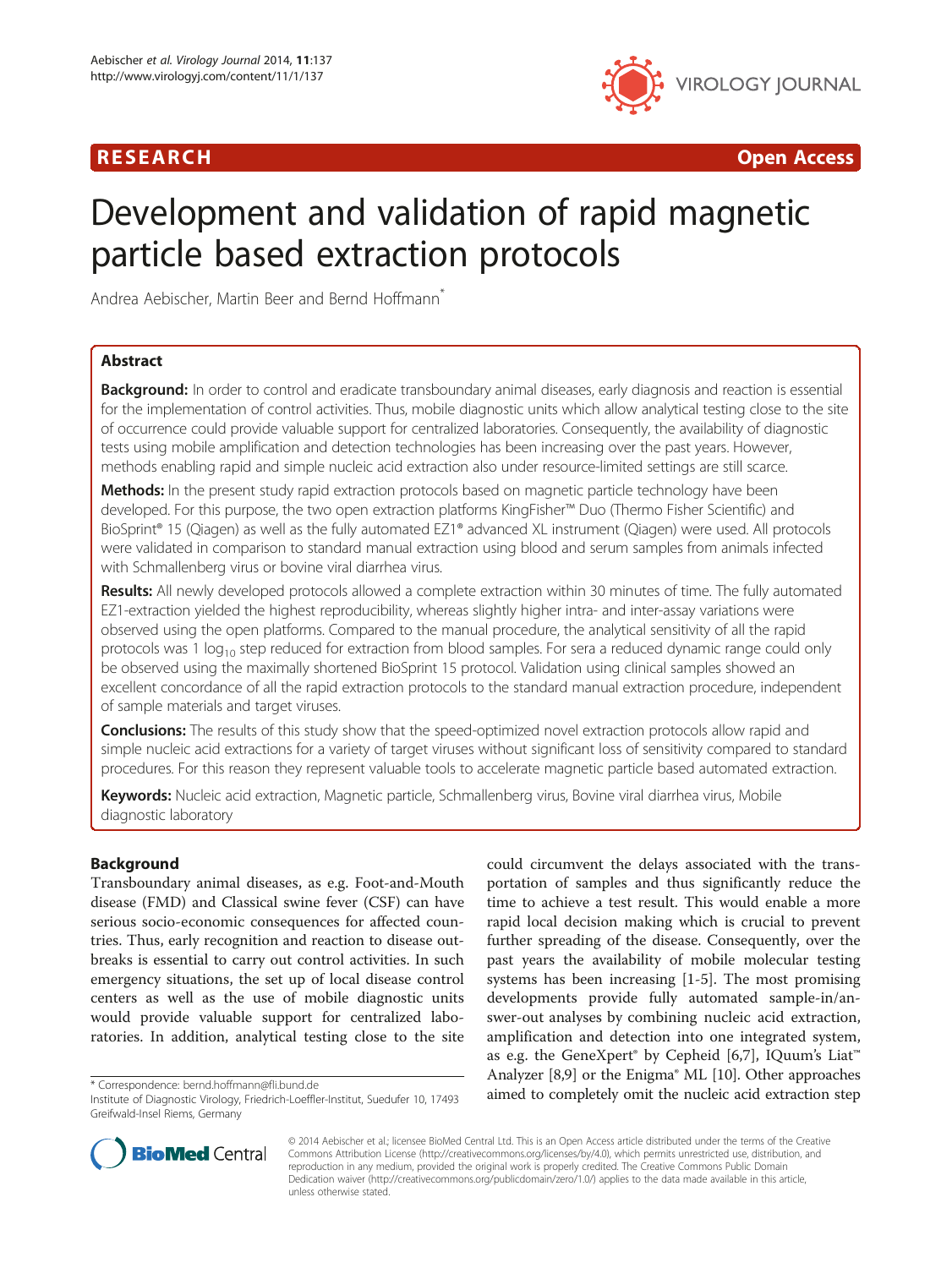<span id="page-1-0"></span>and focused on the development of robust PCR systems that are less prone to inhibition, allowing amplification of target genes directly from crude samples. A variety of direct PCR assays have already been described and successfully applied [\[11-13](#page-7-0)]. However, the vast majority of the available amplification and detection technologies require off-line sample preparation and purification of the target nucleic acids. [\[1,4,14\]](#page-7-0). For this purpose, a broad spectrum of well validated manual and automated extraction technologies is already available. However, many of these methods involve lengthy procedures that often have to be performed by a trained technician. Alternatively, sophisticated automated extraction robots allow high-throughput analyses and significant reduction of hands-on time per sample. Opposed to that, rapid and simple extraction protocols that can also be performed under resource-limited settings, as e.g. directly in the field, are still scarce.

In the present study we aimed to establish rapid protocols which can be operated on various extractions instruments and which can be easily adapted to a broad spectrum of downstream assays. The protocols were developed using the two open extraction platforms KingFisher™ Duo (Thermo Fisher Scientific Inc.) and BioSprint® 15 (Qiagen) as well as the fully automated EZ1® Advanced XL instrument (Qiagen). Optimization was performed for each platform separately in order to reach the shortest possible processing times while maintaining reliable and reproducible pathogen detection.

For the initial validation of the protocols two RNA viruses have been selected. Schmallenberg virus (SBV) is an Orthobunyavirus from the family Bunyaviridae and belongs to the Simbu serogroup [\[15,16\]](#page-7-0). Monitoring of infected animals is performed in many countries inside and outside of the European Union in order to increase the knowledge on epidemiology and pathogenesis of this newly emerging disease [\[17,18\]](#page-7-0). Bovine viral diarrhea virus (BVDV) is classified as a member of the genus Pestivirus within the family Flaviviridae [\[19\]](#page-7-0). It has been shown before, that detection of persistently infected cattle using rapid and simple test systems is a valuable tool in BVD-eradication programs [\[20,21\]](#page-8-0).

The performance of the speed-optimized extraction protocols was further investigated with regard to the efficiency of RNA recovery, reproducibility, as well as analytical and diagnostic sensitivity. In addition, characteristics like complexity, hands-on and total processing time were evaluated in order to assess the suitability of the methods for application under resource-limited settings.

# Materials and methods

# Samples

Negative samples as well as all the SBV-positive blood and serum samples were obtained during animal trials at

the Friedrich-Loeffler-Institut (FLI, Germany). All experimental protocols were reviewed by a state ethics commission and have been approved by the competent authority (State Office for Agriculture, Food Safety and Fisheries of Mecklenburg-Vorpommern, Rostock, Germany, ref. LALLF M-V TSD/7221.3-1.1-004/12). BVDV-positive samples were kindly supplied by veterinary laboratories of the German federal states. All samples were aliquoted and stored at −20°C until further processing. Additional samples positive for classical swine fever virus (CSFV) and bluetongue virus (BTV) were provided by the respective national reference laboratories at the FLI.

# Manual extraction

Manual extraction was performed using the QIAamp Viral RNA Mini Kit (Qiagen, Hilden, Germany) according to the manufacturer's instructions. The input volume was 100 μl for serum and 75 μl for blood samples. Extracted RNA was eluted in 100 μl of Buffer AVE.

# Automated rapid extraction

Rapid protocols were established on three magnetic particle based extraction instruments. This included (i) the selection of suitable extraction reagents for all systems and (ii) the design of maximally shortened extraction protocols for the open extraction platforms.

A variety of extraction reagents commercially available from Qiagen, Macherey-Nagel (Düren, Germany) and LSI/ life technologies (Lissieu, France) were comparatively evaluated in order to select the most suitable chemistry. For this purpose, an established protocol for magnetic particle based extraction was used (Original protocol, Table 1).

The BindIt Software v3.2 (Thermo Fisher) was used to design protocols with the shortest possible processing time for the two open extraction platform. For this purpose, each step of the original protocol indicated in Table 1, was shortened progressively to the maximum. Evaluations were performed using SBV-positive blood

| Table 1 Speed-optimized extraction protocols for the KF |  |
|---------------------------------------------------------|--|
| Duo and the BS 15 instrument                            |  |

| Step        | Reagents            | Timing of protocol steps (min) |                 |              |  |
|-------------|---------------------|--------------------------------|-----------------|--------------|--|
|             |                     | Original                       | <b>KF Duo</b>   | <b>BS 15</b> |  |
| Binding     | $VXI + ACB + Beads$ | 5                              | 2               | 2            |  |
| Wash 1      | AW1                 | 3                              | 12s             | 1            |  |
| Wash 2      | AW <sub>2</sub>     | $\mathfrak{D}$                 | 12 <sub>s</sub> | 1            |  |
| Wash 3      | Fthanol 100%        | $\mathfrak{D}$                 | 12 <sub>s</sub> |              |  |
| Evaporation | Water               | 5                              | 0               | 0            |  |
| Flution     | AVF                 | 2                              |                 | 0.5          |  |
| Total time  |                     | 24:00                          | 8:00            | 7:50         |  |

Each step of the original protocol was shortened to the maximum for the respective extraction platform.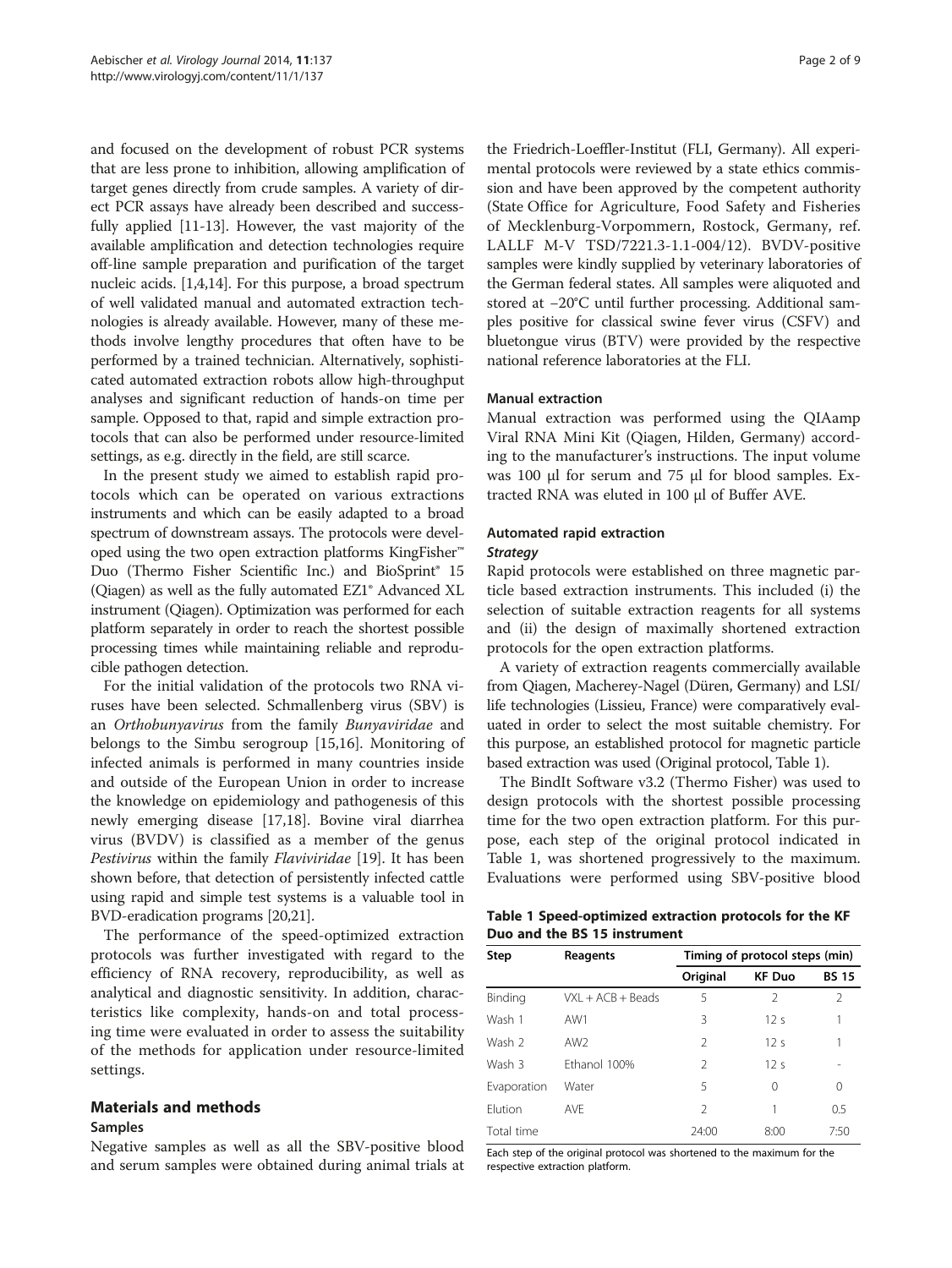samples and successive RT-qPCR detection of virusspecific and heterologous internal control RNA.

EZ1<sup>®</sup> Advanced XL (Qiagen, Hilden, Germany) The EZ1 Advanced XL is a closed extraction system for up to 14 samples using pre-filled reagent cartridges and pre-programmed protocols. For extraction, the EZ1 DNA Blood 200 μl kit (Qiagen) was used, but the reagents of the supplied cartridges were exchanged with the following buffers: binding buffer ACB, washing buffers AW1 and AW2, and elution buffer AVE (Qiagen) [see Additional file [1](#page-7-0): Table S1]. For lysis, 200 μl of the sample material were mixed with 200 μl of lysis buffer VXL (Qiagen) and the lysate was loaded to the EZ1 instrument. Automated extraction was then performed immediately using the EZ1 Advanced DNA Blood Card (Qiagen) which has a processing time of 16 min. The extracted RNA was eluted in 100 μl.

KingFisher™ Duo system (Thermo Fisher Scientific Inc., Waltham, MA, USA) The KingFisher™ (KF) Duo system was applied with a 12 pin magnet head which enabled processing of 12 samples per run using microtiter 96 deepwell plates (Thermo Fisher). Prior to the extraction process, the deepwell plates were filled with the following reagents: lysis buffer VXL, MagAttract Suspension B, buffer AW1, buffer AW2 (Qiagen), 100% Ethanol (Carl Roth GmbH, Karlsruhe, Germany), nuclease-free water and buffer AVE (Qiagen) [see Additional file [1](#page-7-0): Table S1]. For extraction, 100 μl of the sample were added to the lysis buffer and mixed by pipetting. After that, binding buffer ACB was added and automated extraction was executed and completed within 8 min using the protocol indicated in Table [1](#page-1-0). The extracted RNA was eluted in 100 μl and subsequently transferred to 1.5 ml tubes for storage.

BioSprint® 15 workstation (Qiagen) The BioSprint 15 (BS 15) workstation is an open extraction platform for processing of up to 15 samples per run using 5-tube plastic strips (Qiagen). The system is identical to the KingFisher™ mL which is produced by Thermo Fisher Scientific, Inc. The extraction was performed as described before for the KF Duo using the respective protocol described in Table [1](#page-1-0). For details on pre-filling of 5-tube strips see Additional file [1](#page-7-0): Table S1. The total running time to complete the BS 15 extraction was 7.5 min.

# RT-qPCR

For RT-qPCR detection of SBV-RNA, a previously published assay was used [[22](#page-8-0)]. For the BVDV assay primers Pesti-3F and Pesti-3R [\[23](#page-8-0)] were used in combination

with the TQ-Pesti probe [\[24](#page-8-0)]. Detection of heterologous internal control RNA was conducted as described before [[25\]](#page-8-0). All reactions were performed in a 12.5 μl volume using the AgPath-ID™ One-Step RT-PCR kit (Applied Biosystems, Carlsbad, CA, USA) according to the manufacturer's instructions. RT-qPCR was performed on a Bio-Rad CFX96 Real-Time Detection System (software Bio-Rad CFX Manager 3.0; Bio-Rad, Hercules, CA, USA) or on an Eco™ Real-Time PCR System (Eco™ software v4.0; amplifa Labortechnik GmbH, Wasserburg, Germany) using the following thermal profile: reverse transcription for 10 min at 45°C, activation of polymerase for 10 min at 95°C, followed by 45 cycles of denaturation for 15 s at 95°C, annealing for 20s at 56°C and elongation for 30s at 72°C.

# Study design

- (1) The relative sensitivity and the dynamic range of the rapid extraction protocols were determined using 10-fold dilution series of SBV- or BVDVpositive blood and serum samples. Dilutions were prepared in blood or serum tested negative for the respective pathogen, aliquoted and stored at −20°C until processing. For each extraction technique duplicates of the different dilutions were extracted in parallel. Due to the small volume of the provided serum samples, two different BVDV-positive samples had to be used (number 2 and number 9, as indicated in Figure [1B](#page-3-0)).
- (2) To assess the intra- and inter-run variation of each extraction method, one SBV-RNA-positive EDTA blood sample was extracted 6 times in each of three independent runs.
- (3) A panel of clinical samples was used to assess the performance of the rapid extraction procedures in comparison to the standard manual extraction protocol. The panel consisted of 26 SBV-positive (14× EDTA blood, and 12× serum) and 24 BVDVpositive samples (12× EDTA blood, 12× serum). Each sample was extracted once using the QIAamp Virus Mini Kit and in duplicate with each of the rapid automated protocols.
- (4) BTV- and CSFV-positive samples were analyzed using the BS 15 and the EZ1 to investigate the suitability of the procedures for extraction of additional target viruses.

# Statistical analysis

Regression analysis was used to assess the dynamic range and the linearity of each extraction method. Pearson's correlation coefficient was calculated to compare the analytical performance of both the automated and the manual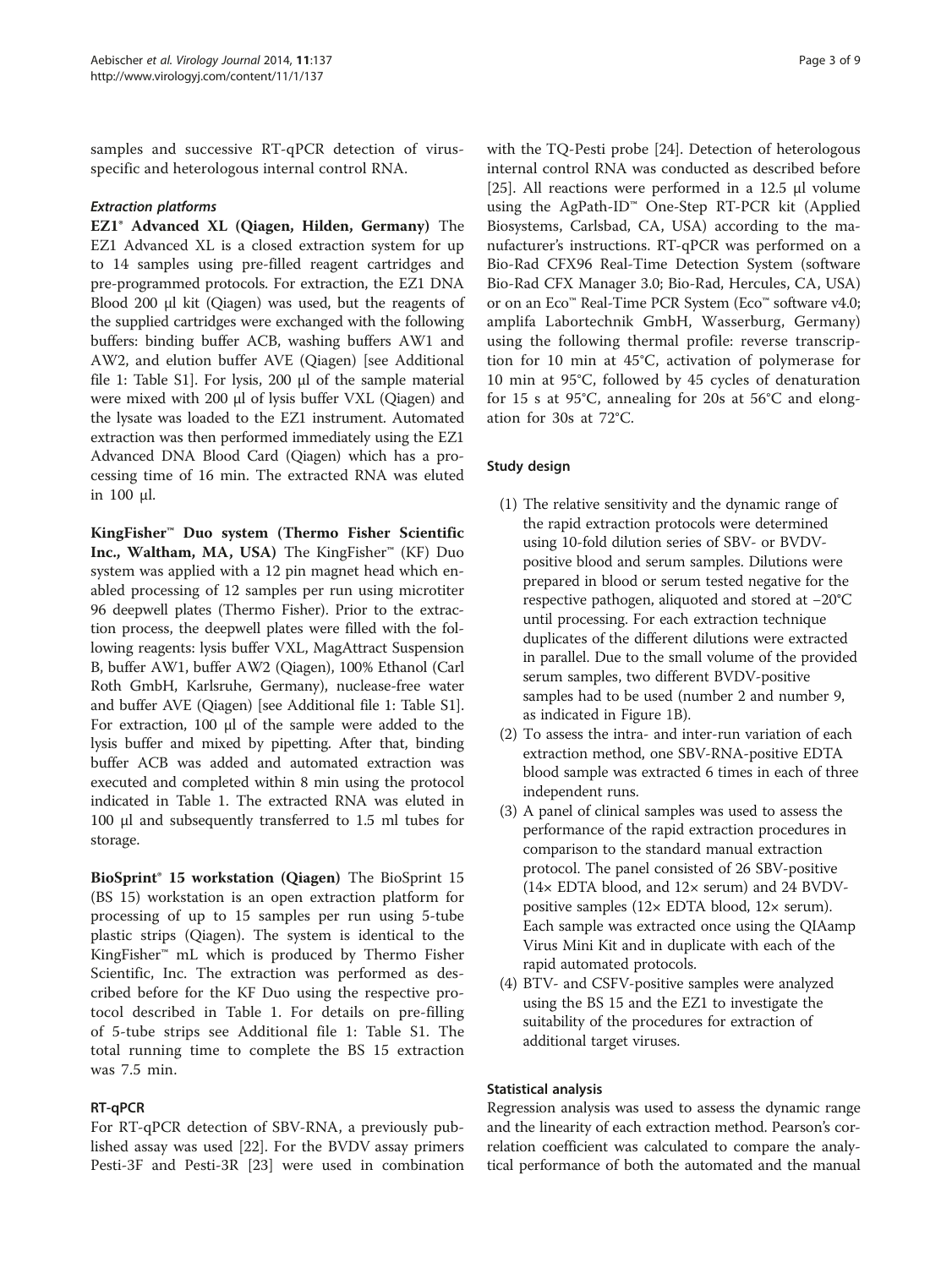<span id="page-3-0"></span>

extraction. Differences in mean  $C_q$ -values were analyzed by the parametric or non-parametric paired  $t$ -test in order to assess differences in the extraction efficiency concerning sample material and target virus. P-values  $\leq 0.05$  were considered as significant. All analyzes were performed using the SigmaPlot software v11. PCR efficiencies were calculated from the slopes of standard curves indicated in Figure 1 using the equation  $E = 10^{(-1/\text{sope})} - 1$ .

#### Results

### Selection of extraction reagents

In order to select an optimal chemistry, lysis buffers from different commercially available extraction kits were comparatively evaluated. Emphasis was set on the potential of the buffers to provide sample lysis at room temperature without additional incubation time. Lysis buffer VXL (Qiagen) outperformed the remaining candidates with regard to these properties and was therefore selected as a basis for the rapid extraction protocols. Optimal lysis was obtained by using a 1:1 mixing ratio of sample and buffer VXL. For serum and blood samples volumes of 100 μl (KF Duo and BS 15) or 200 μl (EZ1) proved to be optimal.

#### Design of rapid extraction protocols

Since the EZ1 is a closed extraction system, modification of extraction protocols by the user is not possible. Therefore, we selected the EZ1 Advanced DNA Blood Card (Qiagen) for our experiments which provided the shortest processing time among the commercially available protocols.

A standard protocol for magnetic particle based extraction was used as basis for the KF Duo and BS 15 procedures. For both extraction platforms, the initial binding step could be reduced from 5 min to 2 min. Furthermore, the original ethanol evaporation step was replaced by a water rinse prior to elution of the extracted RNA. Due to the different layouts of the extraction platforms (96 well plates or 5-tube strips, respectively) the washing times had to be optimized separately for the KF Duo and the BS 15. For each platform the shortest possible times which still guaranteed a reliable and reproducible extraction have been determined. Whereas the three washing steps of the KF Duo could be reduced to 12 s each, the two washing cycles of the BS 15 required processing times of 1 min in order to guarantee reliable results (Table [1](#page-1-0)). Elution time was found to be critical for reproducibility of the extraction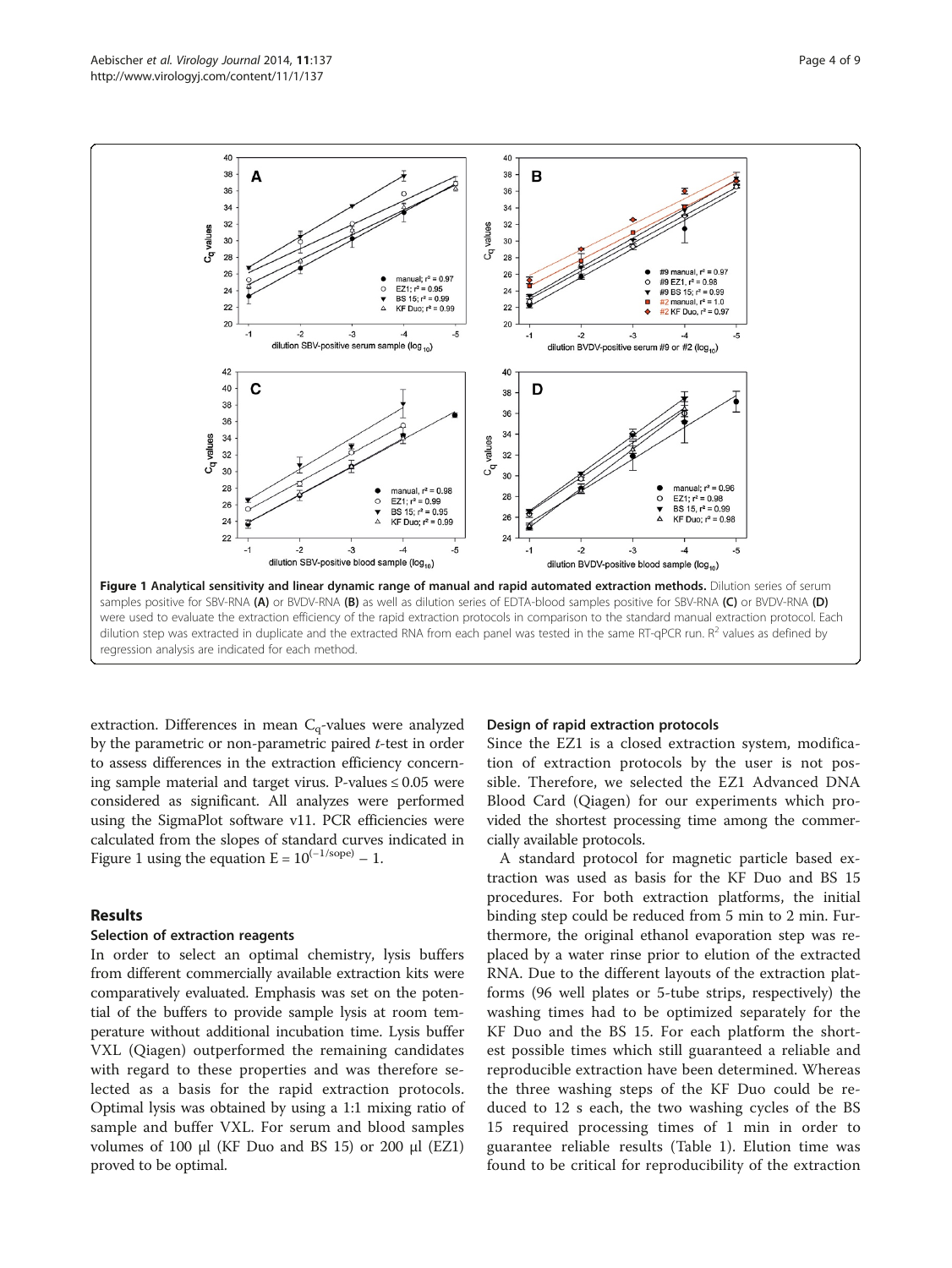performance and was also optimized separately for each platform (Table [1\)](#page-1-0).

#### Reproducibility

Reproducibility of the rapid extraction protocols and the standard manual extraction was assessed using 6 replicates of one SBV-positive blood sample in 3 independent runs. Mean  $C_q$ -values as well as intra- and inter-assay coefficients of variation are shown in Table 2. The highest reproducibility was found for the automated EZ1 extractions, whereas the highest intra- and inter-assay variations were observed for the BS 15.

#### Linearity and analytical sensitivity

The dynamic range of each extraction method was investigated using 10-fold dilution series of BVDV- or SBVpositive blood and serum samples. For serum samples, target RNA was detected over a concentration range of 5  $log_{10}$  steps by manual, EZ1- and KF Duo-extraction. Using the BS 15 the linear dynamic range covered only 4  $log_{10}$ steps in case of SBV (Figure [1A](#page-3-0), 1B). For blood samples, the analytical sensitivity of all the rapid extraction procedures was  $1 \log_{10}$  step reduced compared to the manual extraction protocol (Figure [1](#page-3-0)C, 1D). Standard curves and regression analysis revealed a linear response for all the investigated extraction techniques and excellent quantitative parameters (Figure [1\)](#page-3-0). Based on the slopes of standard curves, the PCR efficiencies were calculated for the respective RNA extracts (Table 3). The EZ1- and KF Duoextracts yielded similar or even higher PCR efficiencies than the concordant manually extracted samples. A reduction in PCR efficiency was observed for all BS 15 extractions, independent of sample material and target virus, as well as for the extraction of BVDV-RNA from blood using the KF Duo (Table 3).

#### Clinical samples and correlation with manual extraction

The performance of the rapid extraction procedures in comparison to manual extraction was further evaluated using blood and serum samples from animals experimentally infected with SBV or naturally infected with BVDV.

Table 2 Reproducibility of manual and rapid automated extraction techniques

| <b>Extraction</b> | Mean<br>$C_{\alpha}$ value | Intra-run |        | Inter-run |        |
|-------------------|----------------------------|-----------|--------|-----------|--------|
|                   |                            | SD        | $CV\%$ | SD        | $CV\%$ |
| Manual            | 23.83                      | 0.19      | 0.80   | 0.14      | 0.58   |
| F71               | 24.10                      | 0.16      | 0.65   | 0.12      | 0.51   |
| <b>BS 15</b>      | 25.12                      | 0.34      | 1.36   | 0.28      | 1.10   |
| KF Duo            | 25.31                      | 0.25      | 1.00   | 0.20      | 0.79   |

 $SD = standard deviation$ ,  $CV = coefficient of variation$ .

Mean  $C_q$  values, standard deviations of replicates as well as intra- and inter-assay coefficients of variation were defined using 6 replicates of an SBV-positive blood sample in 3 independent runs.

#### Table 3 PCR efficiency after manual and automated extraction

| <b>Target</b> | <b>Material</b> | % PCR efficiency |       |              |               |
|---------------|-----------------|------------------|-------|--------------|---------------|
|               |                 | Manual           | EZ1   | <b>BS 15</b> | <b>KF Duo</b> |
| <b>SBV</b>    | Blood           | 99.6             | 97.0  | 86.1         | 101.2         |
|               | Serum           | 97.8             | 121.5 | 87.1         | 112.7         |
| <b>BVDV</b>   | Blood           | 112.4            | 99.3  | 88.8         | 84.2          |
|               | Serum           | 95.0             | 98.2  | 92.8         | 110.8         |

10-fold dilution series of SBV- and BVDV-positive blood and serum samples which were extracted in duplicate; PCR efficiencies of the respective RNA extracts were calculated from the slope of the standard curves.

EZ1-extraction (Figure [2A](#page-5-0)) of SBV-RNA showed a very good correlation to the manual procedure  $(r = 0.95)$  with an average difference of  $C_q$ -values ( $\Delta C_q$ ) of -1.08 (standard deviation SD 0.98). For extraction of BVDV-RNA the  $\Delta C_{q}$  was -0.65 (SD 0.98) with a total correlation coefficient of 0.96. Extractions on the BS 15 (Figure [2B](#page-5-0)) yielded a very good correlation to manual extraction for SBV  $(r = 0.96)$  and BVDV  $(r = 0.97)$  with corresponding  $\Delta C_{\alpha}$  values of −1.31 (SD 0.83) and −0.92 (SD 0.86), respectively. Using the KF Duo protocol (Figure [2](#page-5-0)C), the total correlation to manually extracted samples was slightly better for SBV-RNA  $(r = 0.96)$  compared to BVDV-RNA ( $r = 0.94$ ) which corresponds to  $\Delta C_q$  values of −1.25 (SD 0.71) for SBV and −1.6 (SD 1.11) for BVDV.

For all procedures, extraction of target RNA was equally efficient from blood and serum samples.

Using the BS 15 and the EZ1, BVDV-RNA was recovered with a significantly higher correlation to the manual extraction than SBV-RNA ( $P < 0.05$ ). For all samples extracted on the KF Duo heterologous internal control (IC) RNA was added to the lysates and extracted in order to gain additional insights into the quality of the purification process. After manual extraction, IC-RNA was detected in blood and serum samples with a mean  $C_q$ -value of 27.7 (SD 1.09) or 26.6 (SD 0.36), respectively, Using the KF Duo, the mean  $C_q$ -value was 29.6 (SD 1.28) for blood samples and 27.9 (SD 0.6) in case of serum samples.

In order to investigate the suitability of the EZ1- and the BS 15-protocol for extraction of different target viruses, BTV- and CSFV-positive samples were also analyzed. Using BTV-positive blood samples, a very good correlation to manual extraction could be found for both, the EZ1 ( $r = 0.95$ ) and the BS 15 ( $r = 0.98$ ) [see Additional file [2:](#page-7-0) Figure S1]. Similar results were obtained for CSFV-positive serum samples. Even though the analytical sensitivity was  $1 \log_{10}$  step reduced using the rapid protocols, r-values of 1.00 for the EZ1 and 0.98 for the BS 15 again indicated an excellent concordance with the manual extraction protocol [see Additional file [3](#page-7-0): Figure S2].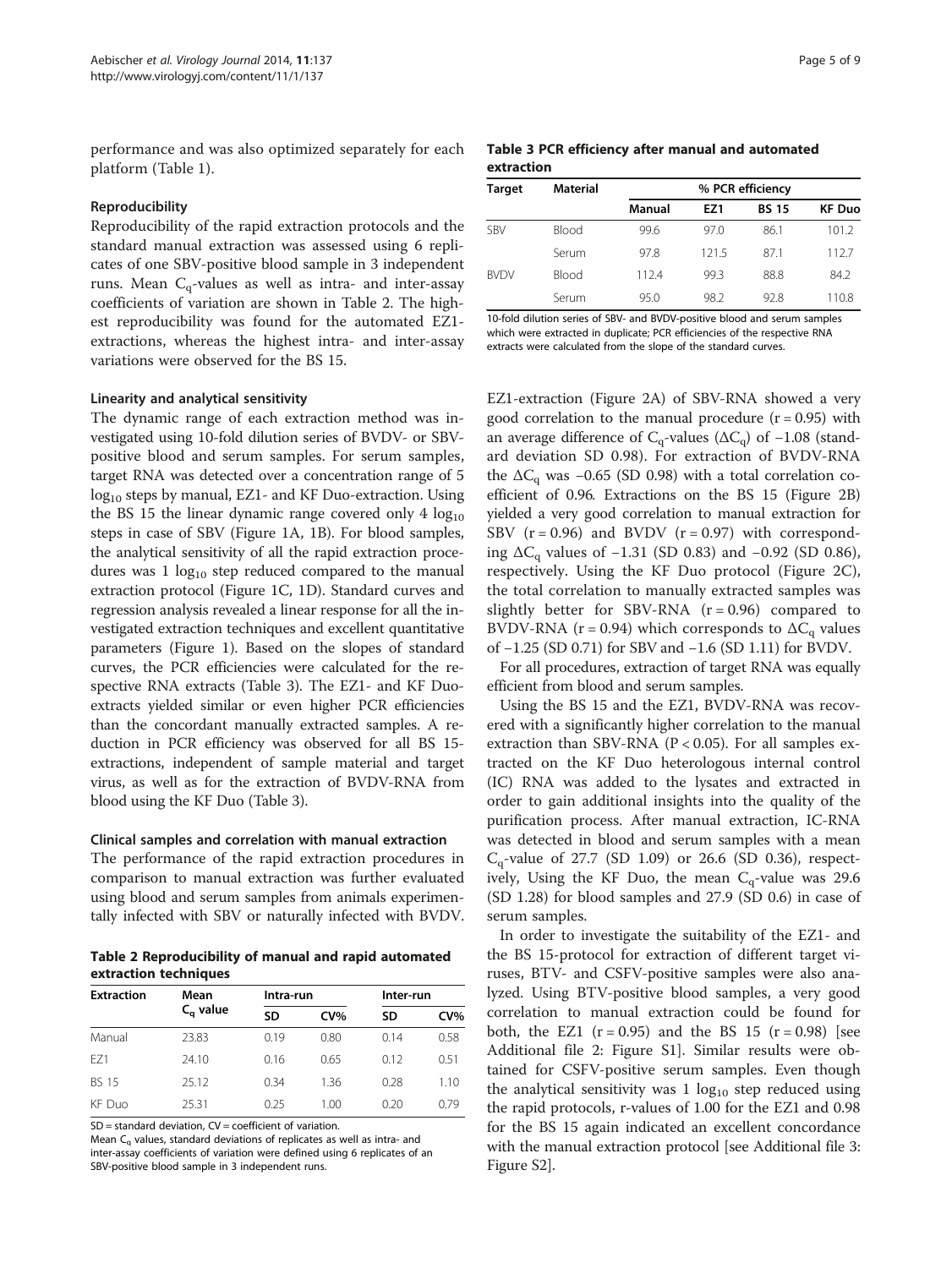<span id="page-5-0"></span>

# Operational analysis: hands-on time and total processing time

The hands-on and total processing time of each extraction method was measured using a set of 8 samples (Table 4). The total hands-on time required to perform each step of the extraction procedure was about 16 min for the KF Duo and the BS 15, which included the time used for filling deepwell plates or tube strips. Thus, together with an instrument running time of about 8 min, one extraction run could be completed within 25 min.

Table 4 Operational analysis of manual and automated extraction procedures

| Operator step               | Required operator time (minutes) |          |              |               |  |
|-----------------------------|----------------------------------|----------|--------------|---------------|--|
|                             | Manual                           | EZ1      | <b>BS 15</b> | <b>KF Duo</b> |  |
| Filling of reagents         | $5^a$                            | 15       | 5            | 5             |  |
| Mix sample $+$ lysis buffer | 10                               | 5        | 10           | 10            |  |
| Incubation                  | 10                               | $\Omega$ | 0            | 0             |  |
| Load instrument             | 0                                | 5        |              | 1             |  |
| Extraction/Instrument run   | 30                               | 16       | 7.5          | 8             |  |
| Total hands-on time         | $40 - 45$                        | 25       | 16           | 16            |  |
| Total processing time       | $50 - 55$                        | 41       | 24           | 24            |  |

<sup>a</sup>dissolving carrier RNA.

The time required for each operator step was measured for the extraction of 8 samples, respectively.

In order to reduce the total processing time to 20 min, pre-filled and sealed deepwell plates or tube strips could be used. Using the EZ1, 41 min were required for the extraction of 8 samples. However, the main part of the 25 min hands-on time was needed to empty and re-fill the reagent cartridges. By using pre-filled cartridges, which contain all necessary reagents, the extraction process could be reduced to less than 30 minutes.

#### **Discussion**

Over the past years, the demands for rapid and simple diagnostic tests which can be performed outside of a centralized laboratory have been increasing. However, despite the increasing availability of innovative mobile amplification and detection technologies, the sample processing step remains an important bottleneck in these developments. In the present study we established rapid extraction protocols which can be operated on different portable extraction instruments. The protocols were optimized in order to reach the shortest possible processing times which still allowed reproducible and reliable pathogen detection.

Among a variety of extraction reagents from different suppliers, we selected the lysis buffer VXL (Qiagen) as a basis for our extraction protocols because it promoted efficient cell lysis without any incubation time simply by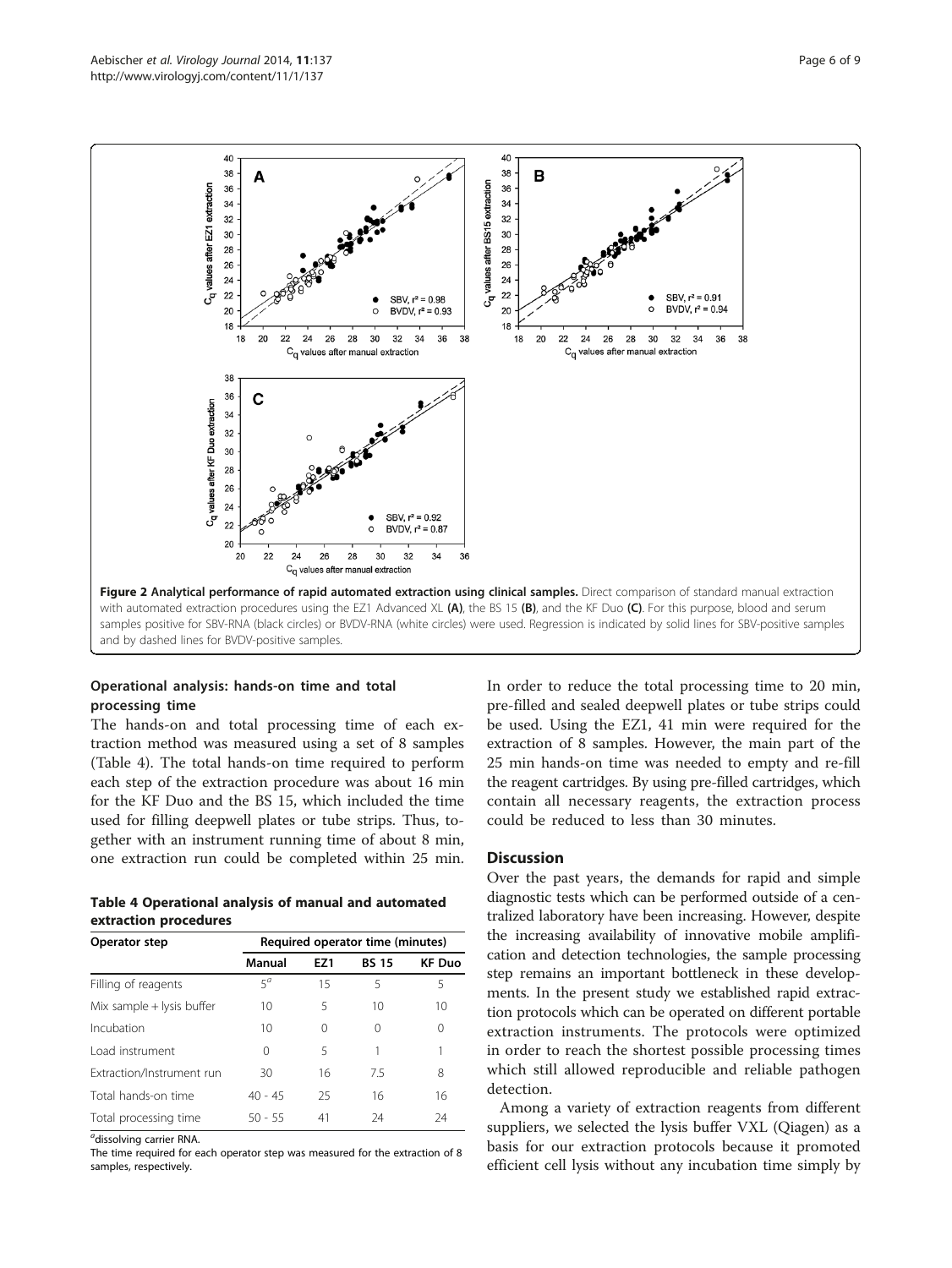mixing it thoroughly with the sample. Subsequent addition of binding buffer ACB (Qiagen) to the lysate further enabled a very rapid binding of the extracted nucleic acids to the magnetic particles. Since it does not require any additional equipment, as e.g. a heating block, the method is suitable for application under resource-limited settings in emergency situations. It further represents an attractive tool to decrease the processing time of magnetic particle based extractions also in the laboratory routine. The KF Duo protocol can be applied without further modification on similar platforms with higher capacity, as e.g. the KingFisher™ Flex system (Thermo Fisher). Thus, extraction of up to 96 samples could be completed in less than 30 min of time.

The intra- and inter-assay variations of the rapid extraction protocols were found to be in the same range as those of a standard extraction method. This indicates that a reliable and reproducible nucleic acid extraction is possible despite a marked shortening of the whole purification procedure. Due to the fully automated and standardized working process, the lowest variability was found for the EZ1-extraction. Slightly higher intra- and interassay variations were observed for the two open extraction platforms, most likely since these systems required more user input and manual pipetting steps. It was further seen, that the KF Duo performed better than the BS 15, which might be associated with the additional Ethanol-washing step included in the KF Duo protocol made possible by the use of 96 well deepwell plates for extraction.

Using dilution series of RNA-positive samples, the rapid extraction protocols yielded a high accuracy and linearity compared to the "gold standard" manual procedure. However, differences could be observed between the individual systems. Extraction on the BS 15 caused a reduction in PCR efficiency independent of the applied sample material and thus showed the lowest analytical sensitivity among the three evaluated methods. This can be associated with the shortening of the washing process to only 2 steps opposed to the 3 steps included in the EZ1- and the KF Duo-protocol. However, the latter two protocols revealed variations in extraction efficiency dependent on the specimen used for extraction. From serum samples, RNA could be recovered over the same dynamic range as with the standard manual extraction protocol. In contrast, the analytical sensitivity was one  $log_{10}$  step reduced for blood, a fact which could be explained with a high content of PCR inhibitory substances [[26,27\]](#page-8-0). Most likely, the inhibitors cannot be completely removed from the final RNA extracts using the shorter purification procedures. Thus, residues of these substances could interfere with the subsequent PCR amplification step of the target genome resulting in a negative influence on the test sensitivity. Accordingly, monitoring of internal control RNA during KF Duo extraction showed

an inferior quality of the RNA extraction compared to the standard manual procedure. In order to investigate the relevance of these findings for a future field-use, clinical samples from naturally as well as experimentally infected animals were analyzed. Independent of the sample material and its quality, the three rapid extraction techniques yielded an excellent correlation with the selected standard manual procedure. Hence, the slightly inferior analytical sensitivity and extraction quality described above are not critical with regard to a point-of-care application since clinically diseased animals with high genome copy numbers of the respective pathogens are the main targets.

Using the EZ1 and the BS 15, RNA extraction was more efficient for BVDV than for SBV, independent of the applied sample material. This finding might indicate that the non-segmented BVDV-genome is easier to recover than the tripartite SBV-genome using the short extraction procedures. The suitability of the rapid protocols for extraction of different target viruses was therefore investigated in more detail by testing additional BTV- and CSFV-positive samples. In accordance to the results obtained for SBV and BVDV, an excellent correlation to the manual extraction procedure could be demonstrated for both, the EZ1- and the BS 15-protocol. This implies that the newly developed protocols can be applied for a broad range of downstream assays without further adaptations dependent on the target virus. Thus, simultaneous screening for different pathogens can be performed after a single preparation step. However, with regard to practicability of these techniques, there are several important factors to consider besides their analytical performance. This includes complexity of operation, hands-on time, total processing time as well as necessary technical skills of the operator.

Using the EZ1 demonstrated that a closed extraction system could result in a markedly reduced hands-on time. Except for the initial mixing of the sample with the lysis buffer, all pipetting steps are automatically performed by the instrument, which allows a high standardization. However, to enable extraction of viral RNA using the EZ1 Advanced DNA Blood Card we had to use the card in combination with modified reagent cartridges that are not commercially available. Thus, a successful application of the EZ1 in a rapid extraction protocol is dependent on the supply of suitable extraction kits by the manufacturer. In our view, this lack of flexibility represents a significant drawback of the closed system. Since the instrument can only be operated with pre-programmed cards and accompanying kits, its use is limited to specified applications and associated with relatively high costs per reaction.

Contrary, flexibility is the most attractive feature of the open extraction platforms, i.e. the protocols can easily be modified and adapted to a broad range of applications and pathogens. Furthermore, chemistries can be freely selected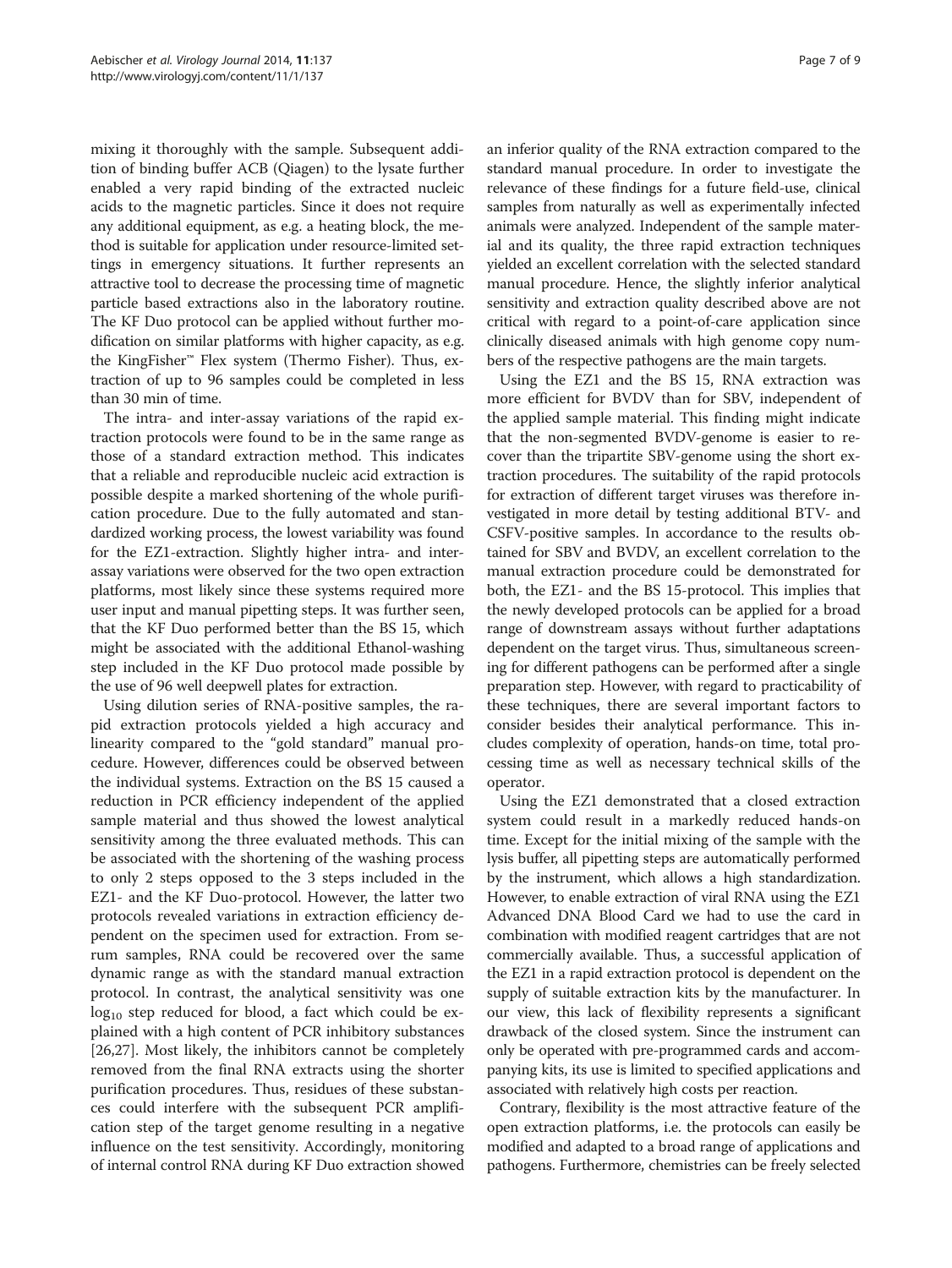<span id="page-7-0"></span>and combined which allows a more specific optimization and a reduction of costs per reaction. Even though we used buffers VXL and ACB as a basis, the presented protocols could also be operated and validated using similar extraction reagents from other suppliers. In comparison to the EZ1, the KF Duo and the BS 15 required more direct user-input. This included several operator steps like pre-filling of deepwell plates or tube-strips, preparation of lysates, addition of binding buffer, or transfer of extracted RNA to storage tubes. Hence, a certain degree of technical skills is required for the operation and the risk of human errors and contaminations is comparatively higher than with a closed system. However, an additional advantage of the KF Duo and the BS 15 is the relatively small size and low weight of the instruments (16 kg and 10 kg, respectively). For the EZ1, which has a weight of about 50 kg, transportation and operation in a car might be more challenging.

# Conclusion

In the present study, three rapid automated extraction protocols were developed and validated. Using two open platforms provided the possibility to freely adapt chemistry and to design protocols with a minimum processing time. In contrast, the fully automated EZ1 system required a minimum of hands-on time, showed a high reliability and a reduced risk of contamination. The newly developed protocols allowed nucleic acid extraction in less than 30 min and showed excellent concordance with a standard manual extraction protocol. For this reason, they represent valuable tools for rapid sample processing under emergency settings as well as for the acceleration of magnetic particle based extractions in the routine laboratory diagnostic.

# Additional files

[Additional file 1: Table S1.](http://www.biomedcentral.com/content/supplementary/1743-422X-11-137-S1.docx) Reagents and filling scheme for rapid automated extraction protocols. Detailed list of the reagents and the volumes used to prefill deepwell plates or 5-tube strips for extraction on the KF Duo and the BS 15, as well as reagents used to create the proprietary reagent cartridges for EZ1 extraction.

[Additional file 2: Figure S1.](http://www.biomedcentral.com/content/supplementary/1743-422X-11-137-S2.tiff) Evaluation of EZ1- and BS 15-extraction using BTV-positive samples. 8 BTV-positive blood samples covering serotypes 2, 4 and 8 were extracted with each extraction technique and directly compared to the standard manual extraction protocol. The corresponding regression lines are indicated solid for the EZ1 and dashed for the BS15.

[Additional file 3: Figure S2.](http://www.biomedcentral.com/content/supplementary/1743-422X-11-137-S3.tiff) Evaluation of EZ1- and BS 15-extraction using CSFV-positive samples. A dilution series of a CSFV-positive serum sample was extracted in triplicate with each extraction technique and in comparison with the standard manual procedure. Results of linear regression analysis are indicated for each method.

#### Competing interests

The authors declare no conflict of interest. Qiagen-Germany was a collaboration partner in the presented research project.

#### Authors' contributions

AA and BH designed the study; AA made the experiments, AA, BH and MB wrote the paper. All authors read and approved the final manuscript.

#### Acknowledgments

This work was funded by "Zentrales Innovationsprogramm Mittelstand (ZIM)" of the German Federal Ministry of Economics and Technology. Additional support was provided by the FP7 project "Rapid Field Diagnostics and Screening in Veterinary Medicine" (RAPIDIA-FIELD) (grant 289364). The KingFisher Duo and the BindIt software v3.2 were provided by Thermo Fisher Scientific, Inc.

We thank Christian Korthase for excellent technical assistance.

#### Received: 30 April 2014 Accepted: 27 July 2014 Published: 3 August 2014

#### References

- Niemz A, Ferguson TM, Boyle DS: Point-of-care nucleic acid testing for infectious diseases. Trends Biotechnol 2011, 29:240–250.
- 2. Holland CA, Kiechle FL: Point-of-care molecular diagnostic systems-past, present and future. Curr Opin Microbiol 2005, 8:504-509.
- 3. Park S, Zhang Y, Lin S, Wang TH, Yang S: Advances in microfluidic PCR for point-of-care infectious disease diagnostics. Biotechnol Adv 2011, 29:830–839.
- 4. Craw P, Balachandran W: Isothermal nucleic acid amplification technologies for point-of-care diagnostics: a critical review. Lab Chip 2012, 12:2469–2486.
- 5. Asiello PJ, Baeumner AJ: Miniaturized isothermal nucleic acid amplification, a review. Lab Chip 2011, 11:1420–1430.
- 6. Raja S, Ching J, Xi L, Hughes SJ, Chang R, Wong W, McMillan W, Gooding WE, McCarty KS Jr, Chestney M, Luketich JD, Godfrey TE: Technology for automated, rapid, and quantitative PCR or reverse transcription-PCR clinical testing. Clin Chem 2005, 51:882–890.
- 7. GeneXpert, Cepheid: [http://www.cepheid.com/en/cepheid-solutions-uk/](http://www.cepheid.com/en/cepheid-solutions-uk/systems/genexpert-systems/genexpert-i) [systems/genexpert-systems/genexpert-i.](http://www.cepheid.com/en/cepheid-solutions-uk/systems/genexpert-systems/genexpert-i)
- 8. Tanriverdi S, Chen L, Chen S: A rapid and automated sample-to-result HIV load test for near-patient application. J Infect Dis 2010, 201(Suppl 1):S52-S58.
- Liat Analyzer, IQuum: [http://www.iquum.com/products/analyzer.shtml.](http://www.iquum.com/products/analyzer.shtml)
- 10. Enigma ML, Enigma Diagnostics: [http://www.enigmadiagnostics.com/](http://www.enigmadiagnostics.com/template2.php?page=instruments.php) [template2.php?page=instruments.php.](http://www.enigmadiagnostics.com/template2.php?page=instruments.php)
- 11. Fuehrer HP, Fally MA, Habler VE, Starzengruber P, Swoboda P, Noedl H: Novel nested direct PCR technique for malaria diagnosis using filter paper samples. J Clin Microbiol 2011, 49:1628-1630.
- 12. Mens PF, de Bes HM, Sondo P, Laochan N, Keereecharoen L, van Amerongen A, Flint J, Sak JR, Proux S, Tinto H, Schallig HD: Direct blood PCR in combination with nucleic acid lateral flow immunoassay for detection of Plasmodium species in settings where malaria is endemic. J Clin Microbiol 2012, 50:3520-3525.
- 13. Verheij S, Harteveld J, Sijen T: A protocol for direct and rapid multiplex PCR amplification on forensically relevant samples. Forensic Sci Int Genet 2012, 6:167–175.
- 14. Dineva MA, MahiLum-Tapay L, Lee H: Sample preparation: a challenge in the development of point-of-care nucleic acid-based assays for resourcelimited settings. Analyst 2007, 132:1193–1199.
- 15. Hoffmann B, Scheuch M, Hoper D, Jungblut R, Holsteg M, Schirrmeier H, Eschbaumer M, Goller KV, Wernike K, Fischer M, Breithaupt A, Mettenleiter TC, Beer M: Novel orthobunyavirus in Cattle, Europe, 2011. Emerg Infect Dis 2012, 18:469–472.
- 16. Beer M, Conraths FJ, van der Poel WH: 'Schmallenberg virus'–a novel orthobunyavirus emerging in Europe. Epidemiol Infect 2013, 141:1–8.
- 17. Wernike K, Conraths F, Zanella G, Granzow H, Gache K, Schirrmeier H, Valas S, Staubach C, Marianneau P, Kraatz F, Höreth-Böntgen D, Reimann I, Zientara S, Beer M: Schmallenberg virus-Two years of experiences. Prev Vet Med 2014. doi:10.1016/j.prevetmed.2014.03.021.
- 18. Doceul V, Lara E, Sailleau C, Belbis G, Richardson J, Breard E, Viarouge C, Dominguez M, Hendrikx P, Calavas D, Desprat A, Languille J, Comtet L, Pourquier P, Eleouet JF, Delmas B, Marianneau P, Vitour D, Zientara S: Epidemiology, molecular virology and diagnostics of Schmallenberg virus, an emerging orthobunyavirus in Europe. Vet Res 2013, 44:31.
- 19. Neill JD: Molecular biology of bovine viral diarrhea virus. Biologicals 2013, 41:2–7.